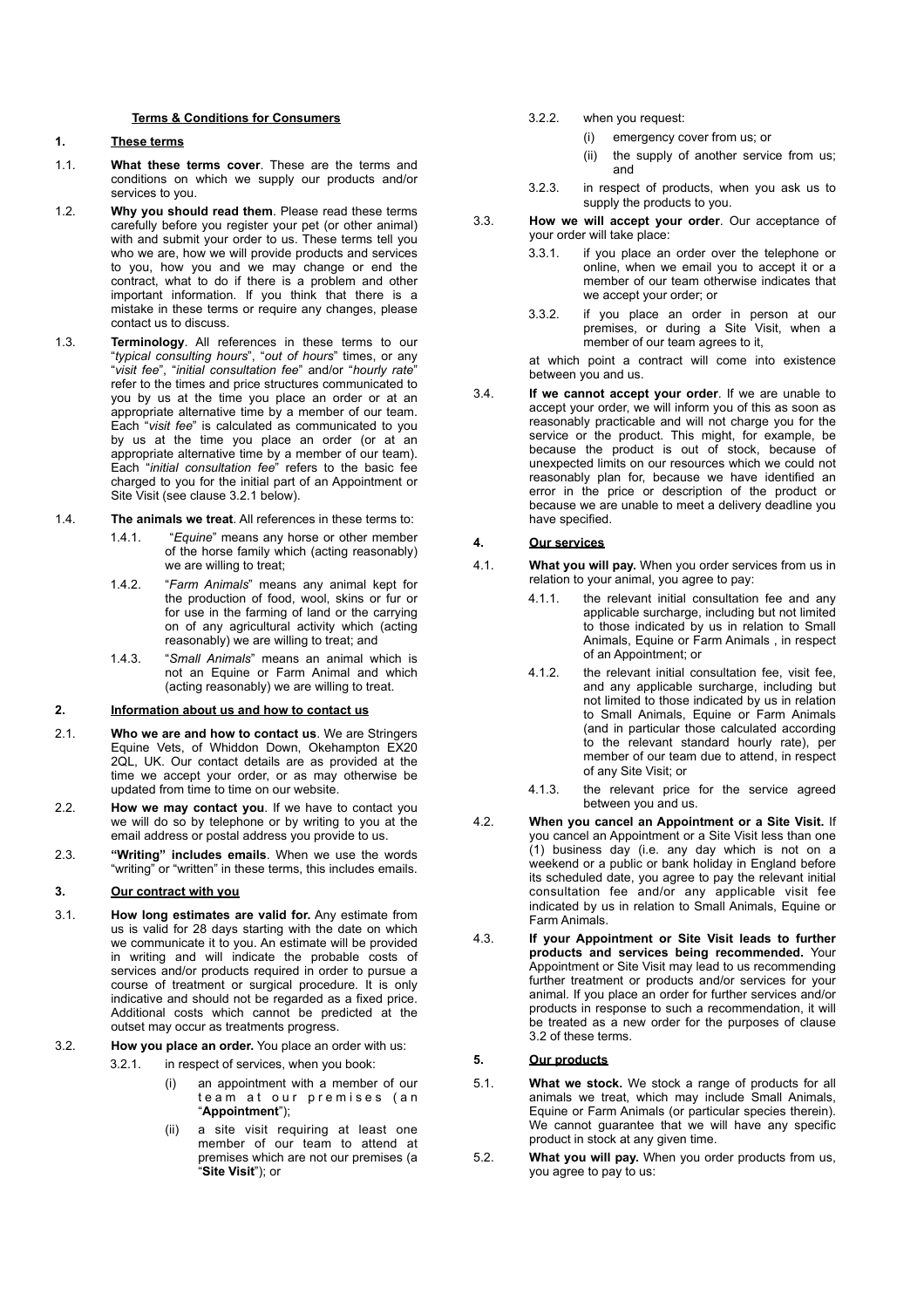- 5.2.1. the price quoted in any relevant estimate (as described in clause [3.1](#page-0-2)) from us; and
- <span id="page-1-3"></span>5.2.2. any other relevant prices we communicate to you before you purchase the products.

## **6. Providing the products to you**

- 6.1. **We are not responsible for delays outside our control**. If our supply of any products is delayed by an event outside our control then we will contact you as soon as practicable to let you know and we will take steps to minimise the effect of the delay. Provided we do this, we will not be liable for such delay, but if there is a substantial delay you may contact us to end the contract and receive a refund for any products you have paid for but not received.
- <span id="page-1-2"></span>6.2. **Collection by you**. You agree to collect the products from our premises at any time during our typical consulting hours.
	- 6.2.1. **If you do not collect the products from us**. If you do not collect the products from us as arranged we will contact you for further instructions and may charge you for storage costs and any further delivery costs. If, despite our reasonable efforts, we are unable to contact you or re-arrange collection we may end the contract and clause [22.2](#page-5-0) will apply.
- 6.3. **Delivery by us.** We (or any carrier we may engage) will deliver the products specified in your order to such location as you and we may agree. The costs of delivery will be communicated to you before any such delivery is arranged. We will contact you with an estimated delivery date, which will be within 30 days of the date on which we accept your order, unless otherwise indicated by a member of our team.
	- 6.3.1. **If you are not at home when the product is delivered.** If no one is available at your address to take delivery and the products cannot be posted through your letterbox, we (or any carrier we may engage) will leave you a note informing you of how to rearrange delivery or collect the products from a local depot (or, as required, our premises).
	- 6.3.2. **If you do not re-arrange delivery.** If you do not collect the products from us as arranged or if, after a failed delivery to you, you do not re-arrange delivery or collect them from a delivery depot (or, as required, our premises) we (or any carrier we may engage) will contact you for further instructions and may charge you for storage costs and any further delivery costs. If, despite our reasonable efforts, we are unable to contact you or rearrange delivery or collection, we may end the contract and clause [22.2](#page-5-1) will apply. If, as a result of any failure to re-arrange delivery, any products due to be delivered pass their expiry date, we will not be obliged to source and provide replacement Products (though we may, at our discretion, agree to do so). We will not in any circumstances be liable where such replacement products cannot be sourced, and we may end the contract and clause [22.2](#page-5-1) will apply.
- <span id="page-1-0"></span>6.4. **When you become responsible for the products**. The products will be your responsibility from the time you collect them from us, or from the time we deliver (or our carrier delivers) the product to the address you gave to us.
- 6.5. **When you own products**. You own the products from the later of: when you become responsible for them under clause [6.4](#page-1-0); and when we have received payment for them in full.
- 6.6. **Reasons we may suspend the supply of products to you**. We may have to suspend the supply of products to:
	- 6.6.1. deal with technical problems or make minor technical changes; and/or
	- 6.6.2. update the products to reflect changes in relevant laws and regulatory requirements.
- 6.7. **Your rights if we suspend the supply of products**. We will contact you in advance to tell you if we will be suspending supply of the relevant product, unless the problem is urgent or an emergency. If we have to suspend supply of any product, we will do what we can to provide a suitable alternative product. You may contact us to end the contract for a product if we suspend it, or tell you we are going to suspend it, in each case for a period of more than fourteen (14) days and we will refund any sums you have paid in advance for the product in respect of the period after you end the contract.
- 6.8. **We may also suspend supply of the products if you do not pay**. If you do not pay us for the products when you are supposed to (see clause [8.3\)](#page-2-0) and you still do not make payment within fourteen (14) days of us reminding you that payment is due, we may suspend supply of the products until you have paid us the outstanding amounts. We will contact you to tell you we are suspending supply of the products. As well as suspending the products we can also charge you interest on your overdue payments (see clause [8.4\)](#page-2-1).
- 6.9. **We may provide the products in instalments.** We may provide the products in instalments, which shall charged to and paid for by you separately. Each instalment shall constitute a separate order subject to these terms. Any defect in one instalment won't entitle you to cancel any other instalment.
- 6.10. **When we can provide medicines and products with a hygiene seal.** We can't provide you with any medicines and/or products with a hygiene seal until you have paid all relevant prices for such products to us.

#### **7. Your obligations**

## 7.1. **Other things you agree to do.** You agree to:

- <span id="page-1-4"></span><span id="page-1-1"></span>7.1.1. co-operate with us, our team members and contractors in all matters relating to us providing the services and/or the products;
- 7.1.2. tell us about and ensure that we, our team members and contractors have access to all relevant or required site access guidelines, biosecurity requirements and hazards, and such other information and materials as we may reasonably require in order to access any premises for a Site Visit, and ensure that such information is complete and accurate;
- 7.1.3. provide us, our team members and contractors with access to your premises and other facilities (or where you don't control those premises and/or other facilities, ensure that such access is provided by the relevant party in control of those premises and/or other facilities) as is reasonably required to provide the services and/or the products;
- 7.1.4. provide us, our team members and contractors with all fully accurate information and materials (including information relating to the animal's medical history and, where necessary, authorisation to contact other veterinary surgeons to obtain that medical history) as may reasonably be required to supply the services and/or the products;
- 7.1.5. comply with any relevant guidelines in force in relation to the prevention of Covid-19, other diseases and illnesses;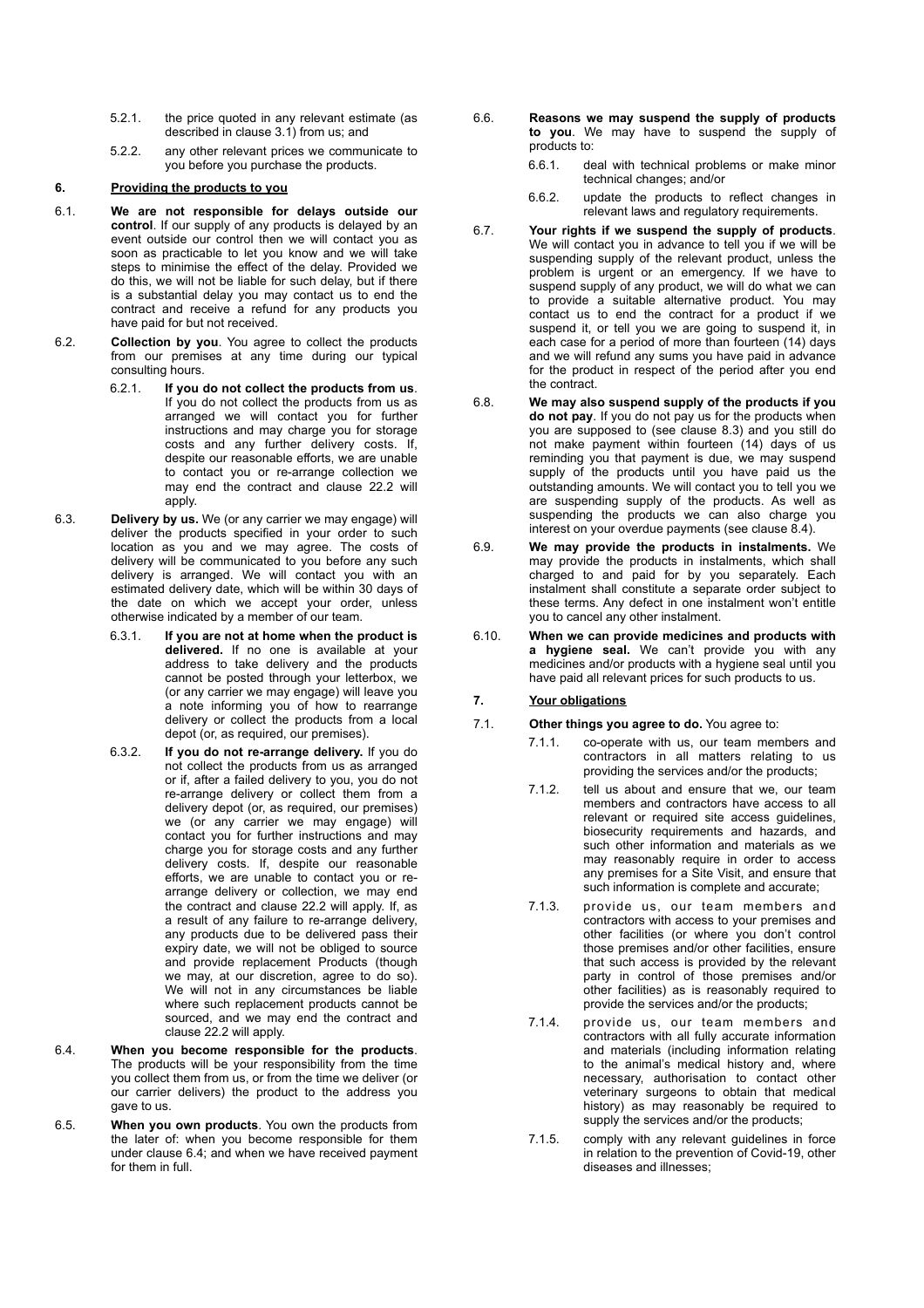- 7.1.6. ensure your premises (or any relevant premises) are prepared in such a manner that we can supply the services and/or the products;
- 7.1.7. comply with all applicable laws, including health and safety laws.
- 7.2. **What will happen if you do not give required information to us**. We may need certain information from you so that we can supply our services or products to you, for example, the information referred to at clause [7.1](#page-1-1) of these terms. If so, this will be notified to you before you place your order. We will contact you to ask for this information and may request authorisation to contact other parties such as veterinary surgeons to obtain it. If you do not give us this information or provide such authorisation within a reasonable time of us asking for it, or if you give us incomplete or incorrect information, we may:
	- 7.2.1. end our contract (and clause [22.2](#page-5-0) will apply); or
	- 7.2.2. make an additional charge of a reasonable sum to compensate us for any extra work that is required as a result.

We will not be responsible for supplying the services or products late or not supplying any part of them if this is caused by you not giving us the information we need within a reasonable time of us asking for it, or for any damages caused by you providing us with inaccurate information.

## <span id="page-2-3"></span>**8. Price and payment**

- 8.1. **We will pass on changes in the rate of VAT**. All of our prices include VAT. If the rate of VAT changes between your order date and the date we supply the services and/or products, we will adjust the rate of VAT that you pay, unless you have already paid for the services and/ or products in full before the change in the rate of VAT takes effect.
- 8.2. **What happens if we got the price wrong**. It is always possible that, despite our best efforts, some of the services and/or products we sell may be incorrectly priced. Where the services' or products' correct price at your order date is less than our stated price at your order date, we will charge the lower amount. If the correct price at your order date is higher than the price stated to you, we will contact you for your instructions before we accept your order.
- <span id="page-2-4"></span><span id="page-2-2"></span><span id="page-2-0"></span>8.3. **When you must pay and how you must pay**. We may accept payment by cash, credit and debit card, or, where we expressly agree in writing, by bank transfer in full and cleared funds to a bank account nominated in writing by us. When you must pay depends on what product you are buying:
	- 8.3.1. For **services**, you must pay:
		- (i) before or when we provide them; or
		- (ii) where we expressly agree in writing to provide an invoice in relation to the services, following receipt of an invoice from us.
	- 8.3.2. For **medicines and/or products containing a hygiene seal**, you must pay before or when you collect such products.
	- 8.3.3. For **products** not including medicines and/or products containing a hygiene seal, you must pay:
		- (i) before or when you collect them; or
		- (ii) where we expressly agree in writing to provide an invoice in relation to the relevant products, following receipt of an invoice from us.
- <span id="page-2-5"></span><span id="page-2-1"></span>8.4. **We can charge interest if you pay late**. If you do not make any payment to us by any due date as set out

under clause [8.3](#page-2-2) of these terms we may charge interest to you on the overdue amount at the rate of up to four percent (4%) a year above the Bank of England's base rate from time to time but at up to four percent (4%) a year for any period when that base rate is below 0%. This interest shall accrue on a daily basis from the due date until the date of actual payment of the overdue amount, whether before or after judgment. You must pay us interest together with any overdue amount.

8.5. **What to do if you think an invoice is wrong**. If you think an invoice is wrong please contact us promptly to let us know. Once the dispute is resolved we may charge you interest on correctly invoiced sums from the original due date.

## **9. Inability to pay**

9.1. **What if you can't pay?** If, for any reason, you are unable to pay for any services and/or products pursuant to these terms, please discuss the matter with a member of our team as soon as possible and before any treatment or services take place or the collection of any products.

## **10. Animal insurance**

10.1. **Direct claims.** If you settle an animal insurance claim directly with your insurer, this does not transfer liability for fees incurred to us. If at any point an insurer refuses payment for a direct claim, you will still be fully liable for all costs incurred. The insurance policy is a private agreement between you and your insurer. We cannot be involved in disputes over non-payment of insurance claims. We allow 30 days from completion of an insurance claim form to receiving settlement. Should the insurer not settle within that time period, you may be required to settle the outstanding fees in full in accordance with clause [8](#page-2-3) of these terms.

## **11. Vaccination reminders**

11.1. **It is your responsibility to check your animal's vaccinations are up-to-date.** Whilst we may make reasonable efforts to send out reminders for vaccinations, it is your responsibility to keep your animal's vaccinations, including those required to obtain and/or maintain pet passports and/or other travel documentation, up to date. If you delay or fail to do so, and this causes us to restart a course of vaccinations, you will be responsible for any costs that are incurred in such regard.

## **12. Professional obligations**

12.1. **Compliance with applicable laws and regulatory requirements.** We confirm that we will provide all services and/or products in compliance with applicable laws and any regulatory requirements on us as a provider of professional veterinary medical services.

### **13. Medicines**

- 13.1. A veterinary surgeon may prescribe prescription only Medicines only for animals under their care. A prescription may not be appropriate if your animal is an in-patient or immediate treatment is necessary. You will be informed, on request, of the price of any prescription for medicine(s) that may be prescribed for your animal(s) and agree to pay all such fees in accordance with clauses [5](#page-0-3) and [8](#page-2-3) above. You are requested to give us three (3) business days' notice for repeat prescriptions.
- 13.2. We reserve the right, in our sole discretion, to refuse to provide prescription only medicines where you bring a prescription slip to us completed by a veterinary surgeon who is not a member of our team and we are unable to sufficiently verify the genuineness of that prescription slip.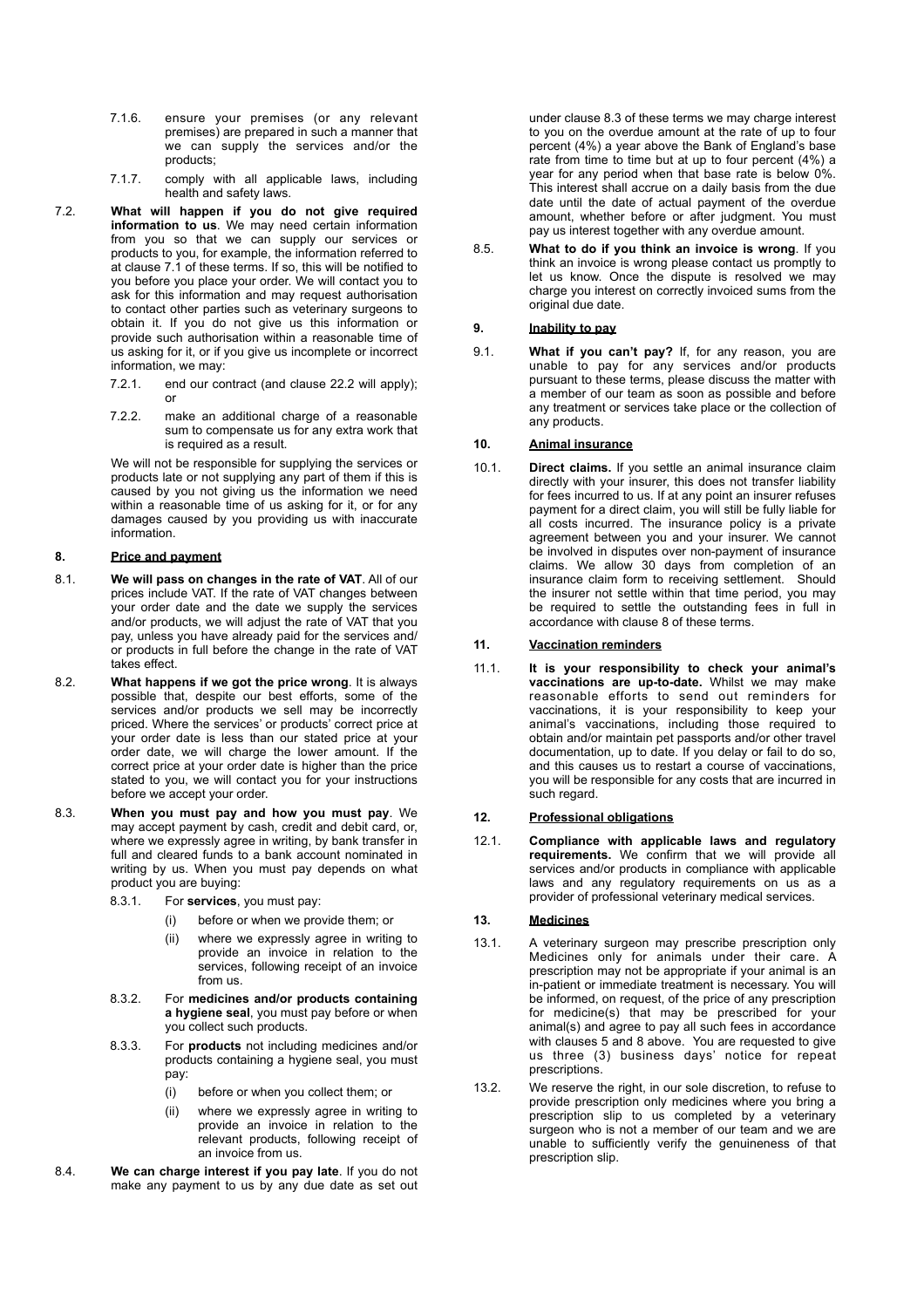- <span id="page-3-2"></span>13.3. We cannot refund the cost of returned medicines. Unused medicines should be returned to us for safe disposal and we will charge for such disposal in accordance with clauses [4](#page-0-4) and [8](#page-2-3) above.
- **14. Typical consulting hours, emergencies and out of hours in-patient care**
- 14.1. **When we are open.** We may, subject to availability, provide Appointments and/or Site Visits during our typical consulting hours.
- 14.2. **Emergencies.** We will exercise reasonable efforts to expediently meet the needs of your animal should an emergency arise outside of our typical consulting hours. This may, where appropriate, include us sourcing out of hours care from third parties. Where out of hours services are provided by a third party, those services will be subject to separate terms between you and that third party provider.

If you require veterinary assistance or guidance outside of our typical consulting hours, call us and you will be directed to our out of hours services. Where we provide any out of hours services, you agree to pay us the relevant out of hours initial consultation fee and any applicable visit fee and/or surcharge (including those calculated at the out of hours hourly rate). Additional charges will be incurred in respect of any further treatment.

14.3. **If your animal needs to stay with us.** If we accept your animal for hospitalisation at our premises overnight or over the weekend, the frequency of checks will be determined by the veterinary surgeon and other members of our team will then attend your animal as appropriate. If your animal is critically ill, continuous monitoring can be provided if deemed necessary. To the extent practicable, we will provide you with an estimate in respect of the fees for such inpatient care prior to that care commencing.

#### **15. Second opinions and referrals**

- 15.1. **Where you ask us for a second opinion.** We will always ask for the details of your current veterinary surgeon if you ask us to see your animal to provide a second opinion. You consent to personal data such as your name and address/email address/telephone number being shared with your current veterinary surgeon to enable us to request your animal's medical history.
- 15.2. **If we recommend a referral or consultation.** From time to time, including for the provision of out of hours services, we may suggest referral to a specialist and/or outside consultants for a consultation, investigations or a procedure. If you decide to proceed with the referral, you consent to us passing your contact details on to the referral centre or consultant so they can contact you to arrange a mutually convenient appointment. The referral centre or consultant will then notify us of the appointment date and we will arrange for the medical records and any test result, radiographs or similar to be sent to that referral centre or consultant in advance of the appointment.

## **16. Ownership of records**

- 16.1. **Records.** We may carry out investigations on your animal. If we do so we will own the resulting records at all times. You may view your animal's clinical notes on request, and we will endeavour to provide you with access to those notes within a reasonable time following such a request, subject to any applicable charges under clause [4.1](#page-0-5) of these terms. Copies of our records may be passed on, by request, to another veterinary surgeon should the need arise.
- 16.2. **We may use your pet's clinical information.** We may use your animal's clinical information in an anonymised or pseudo-anonymised form, for activities including

quality improvement, research and clinical audit. In this way, we aim to continually improve the care and services we give. Your animal's data will not be shared with third parties outside of our company group or any of our other veterinary practices.

## **17. Complaints and standards**

- 17.1. **If you want to make a complaint.** We hope to ensure that you never have recourse to complain about the standards of service you receive from us. However, if you feel there is something you wish to raise, please contact a member of our team, who will address your concerns and may escalate it internally as is appropriate. If you are not satisfied with the outcome of this process you should direct your comments within twenty-eight (28) days in writing, to the address indicated on our website. An acknowledgement will be sent by return and then a period will elapse while the case is investigated, and reports collated from our team members involved. A reply in writing will follow, usually within twenty-eight (28) days although the period may be longer if our manager or the team members involved are temporarily unavailable or delayed.
- <span id="page-3-1"></span>17.2. **Standards.** We will not tolerate any aggressive, or abusive behaviour to any member of our team, consultant, student or other contractor or individual engaged by us, or any of our other clients, whether at our premises, during a Site Visit, online or on social media, or otherwise, at any time. If you behave in such a way you will be asked to leave our premises immediately and you may then be notified in writing that you must find alternative veterinary cover.

## **18. Your rights to make changes**

18.1. If you wish to make a change to the product you have ordered please contact us. We will let you know if the change is possible. If it is possible we will let you know about any changes to the price of the product, the timing of supply or anything else which would be necessary as a result of your requested change and ask you to confirm whether you wish to go ahead with the change. If we cannot make the change or the consequences of making the change are unacceptable to you, you may want to end the contract (see clause 20).

## **19. Our rights to make changes**

- 19.1. **Changes to the services and products**. We may change the services and/or products:
	- 19.1.1. to reflect changes in relevant laws and regulatory requirements; and
	- 19.1.2. as notified to you at the time, to respond to any situation arising regarding your animal during an Appointment or a Site Visit.
- <span id="page-3-0"></span>19.2. **Changes to these terms**. We may make changes to these terms, but if we do so we will notify you and you may then contact us to end the contract before the changes take effect and receive a refund for any products paid for but not received. A new version of the terms will be posted on our website and will take effect immediately upon posting. If you place an Order after the new terms come into effect, you will be deemed to have indicated your agreement to be bound by those new terms under any new contract.

## **20. Your rights to end the contract**

- 20.1. **You can always end your contract with us**. Your rights when you end the contract will depend on what you have bought, whether there is anything wrong with it, how we are performing and when you decide to end the contract.
	- 20.1.1. **If what you have bought is faulty or misdescribed you may have a legal right to end the contract** (or to get the product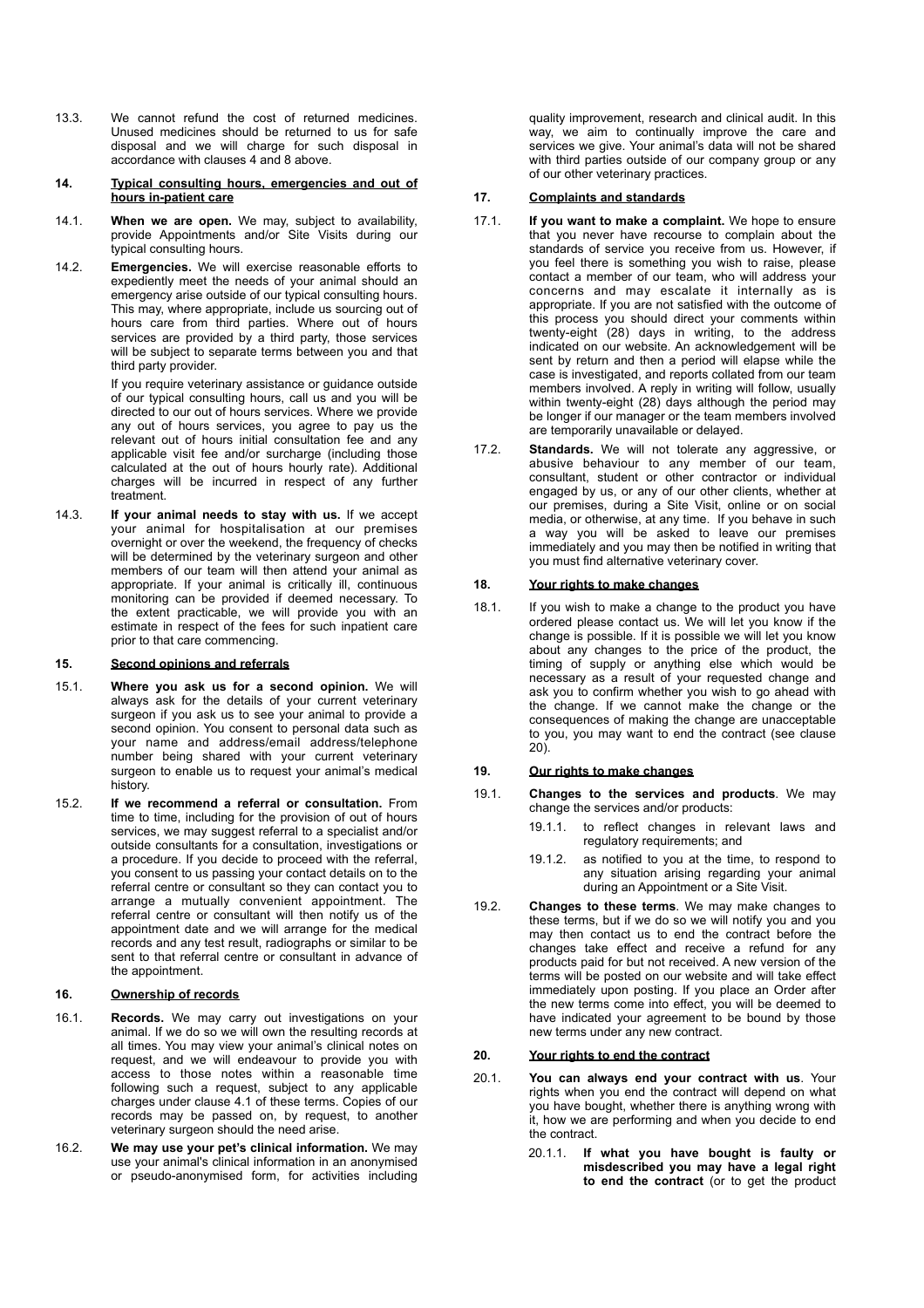repaired or replaced or a service reperformed or to get some or all of your money back), **see** clause 23.

- 20.1.2. **If you want to end the contract because of something we have done or have told you we are going to do**, please refer to clause [20.2.](#page-4-0)
- 20.1.3. **If you have just changed your mind about the product**, please refer to clause [20.3.](#page-4-1) You may be able to get a refund if you are within the cooling-off period, but this may be subject to deductions and you will have to pay the costs of return of any products.
- <span id="page-4-0"></span>20.1.4. **In all other cases (if we are not at fault and there is no right to change your mind)**, please refer to clause [20.4.](#page-4-2)
- <span id="page-4-3"></span>20.2. **Ending the contract because of something we have done or are going to do**. If you are ending a contract for a reason set out at clauses [20.2.1](#page-4-3) to [20.2.4](#page-4-4) below the contract will end immediately and we will refund you in full for any products which have not been provided and you may also be entitled to compensation. The reasons are:
	- 20.2.1. we have told you about an upcoming change to the product or these terms which you do not agree to (see clause [19.2\)](#page-3-0);
	- 20.2.2. we have told you about an error in the price or description of the product you have ordered and you do not wish to proceed;
	- 20.2.3. there is a risk that supply of the products may be significantly delayed because of events outside our control; or
	- 20.2.4. you have a legal right to end the contract because of something we have done wrong.
- <span id="page-4-8"></span><span id="page-4-6"></span><span id="page-4-5"></span><span id="page-4-4"></span><span id="page-4-1"></span>20.3. **Exercising your right to change your mind (Consumer Contracts Regulations 2013)**. For most products bought away from our premises, over the telephone or online you have a legal right to change your mind within 14 days and receive a refund.
	- 20.3.1. **When you don't have the right to change your mind**. You do not have a right to change your mind in respect of:
		- services, once these have been completed, even if the cancellation period is still running;
		- (ii) medicines;
		- (iii) products sealed for health protection or hygiene purposes
		- (iv) products which are food or other items intended for current consumption; and
		- (v) any products which become mixed inseparably with other items after their delivery.
	- 20.3.2. **How long do you have to change your mind?** Where clause [20.3.1](#page-4-5) of these terms doesn't apply, how long you have to change your mind depends on what you have ordered:
		- (i) **Have you bought services?** If so, subject to clause [4.2](#page-0-6) of these terms, you have fourteen (14) days after the day we confirm we accept your order. However, once we have completed the services you cannot change your mind, even if the period is still running. If you cancel after we have started the services, you must pay us for the services provided up until the time you tell us that you have changed your mind (and in accordance with clause [4.1](#page-0-5) of these terms).
- 20.3.3. **Have you bought products?**, If so you have fourteen (14) days after the day you (or someone you nominate) collect the products (subject to clause [6.2.1](#page-1-2) of these terms).
- <span id="page-4-2"></span>20.4. **Ending the contract where we are not at fault and there is no right to change your mind**. Even if we are not at fault and you do not have a right to change your mind (see clause [20.3](#page-4-6)), including where you buy products on our premises, you can still end the contract before it is completed but you may have to pay us compensation. A contract for products is completed when the product is collected and paid for. A contract for services is completed when we have finished providing the services and you have paid for them. If you want to end a contract before it is completed where we are not at fault and you have not changed your mind, just contact us to let us know. The contract will end immediately and we will refund any sums paid by you for products not provided but we may deduct from that refund (or, if you have not made an advance payment, charge you) the amounts described at clauses [4](#page-0-4) and/or [6](#page-1-3) of these terms. To the extent that we agree to accept a return of any products you have collected, you agree to comply with clause [21.2.3](#page-4-7).

### <span id="page-4-9"></span>**21. How to end the contract with us (including if you have changed your mind)**

- 21.1. **Tell us you want to end the contract**. To end the contract with us, please let us know by doing one of the following:
	- 21.1.1. **Phone or email**. Call or email us on the number and email address provided at the time we accept you order, or as may otherwise be updated from time to time on our website. Please provide your name, home address, details of the order and, where available, your phone number and email address.
	- 21.1.2. **By post**. Print off the cancellation form below and post it to us at the address on the form. Or simply write to us at that address, including details of what you bought, when you ordered or received it and your name and address.

## 21.2. **Returning products after ending the contract**.

- 21.2.1. If you end the contract by exercising your right to change your mind in accordance with clause [20.3](#page-4-8), after products have been collected by or delivered to you, you must return them to us within 14 days of telling us you wish to end the contract.
- 21.2.2. If you are ending the contract because we have told you of an upcoming change to the products or these terms, an error in pricing or description, a delay due to events outside our control or because you are exercising your legal rights to end the contract because of something we have done wrong then we will pay the costs of return in accordance with clause [21.3](#page-5-2). You must either return the products in person to where you bought them, or post them back to us at the address provided at the time we accept your order, or as may otherwise be updated from time to time on our website (unless we otherwise agree to collect the relevant products from you). Please call or email us for a return label. Please note that we do not accept returns of any medicines or products containing a hygiene seal, as detailed further by clause [23.3](#page-5-3)
- <span id="page-4-7"></span>21.2.3. In all other circumstances you must pay the full costs of return of any products.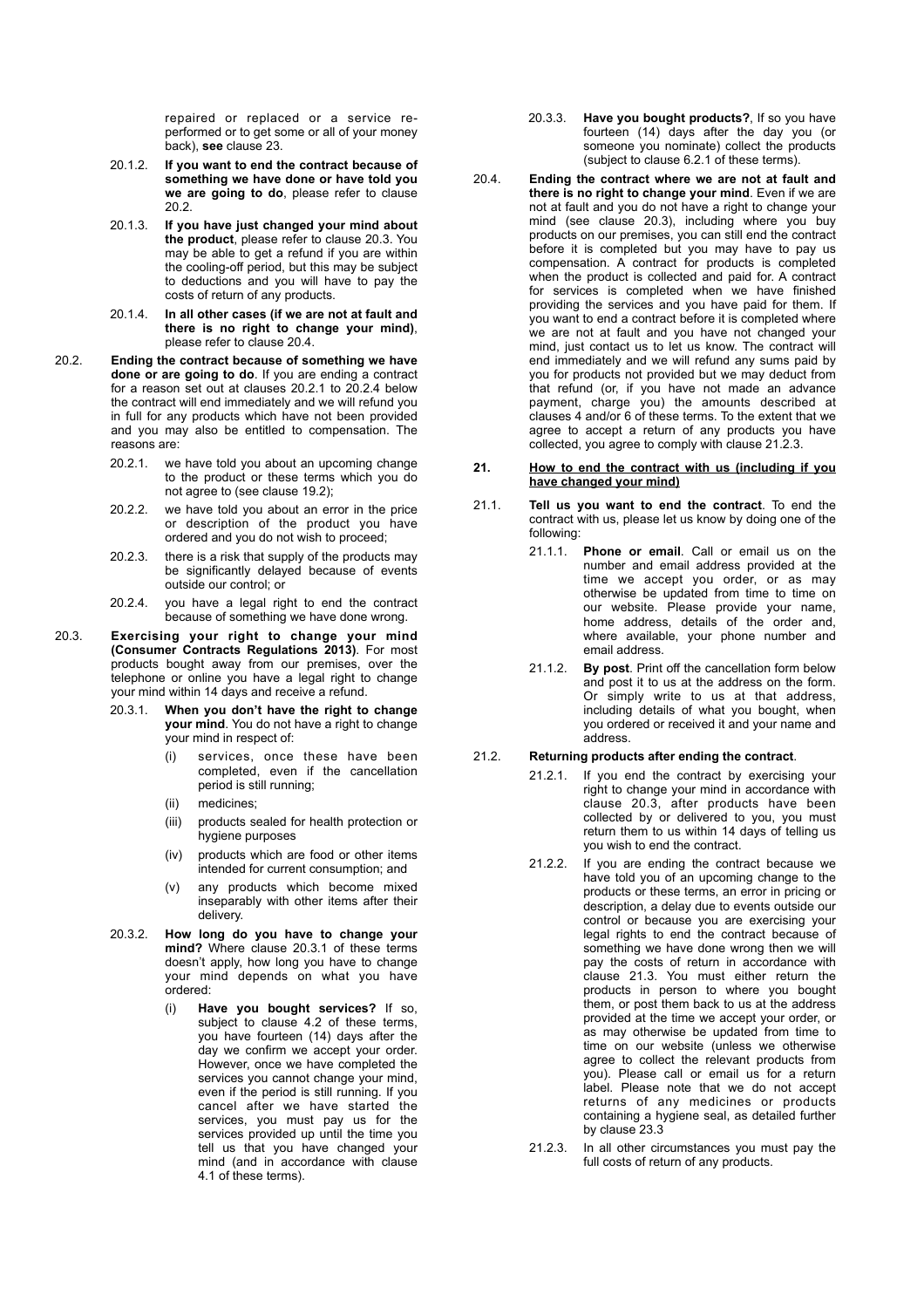- <span id="page-5-2"></span>21.3. **When we will pay the costs of return**. We will pay the reasonable, direct costs of return postage (or otherwise arrange to collect the relevant products from you):
	- 21.3.1. if the products are faulty or misdescribed; or
	- 21.3.2. if you are ending the contract because we have told you of an upcoming change to the product or these terms, an error in pricing or description, a delay in delivery due to events outside our control or because you have a legal right to do so as a result of something we have done wrong.

In all other circumstances you must pay the costs of return.

- 21.4. **How we will refund you**. We will refund you the price you paid for the products by the method you used for payment. However, we may make deductions from the price, as described below.
- 21.5. **Deductions from refunds if you are exercising your right to change your mind**. If you are exercising your right to change your mind:
	- 21.5.1. We may reduce your refund of the price (excluding delivery costs) to reflect any reduction in the value of the products, if this has been caused by your handling them in a way which would not be permitted at our premises. If we refund you the price paid before we are able to inspect the products and later discover you have handled them in an unacceptable way, you must pay us an appropriate amount.
	- 21.5.2. Where the product is a service, we may deduct from any refund an amount for the supply of the service for the period for which it was supplied, ending with the time when you told us you had changed your mind. The amount will be in proportion to what has been supplied, in comparison with the full coverage of the contract.
- 21.6. **When your refund will be made**. We will make any refunds due to you as soon as is reasonably possible. If you are exercising your right to change your mind then:
	- 21.6.1. If the products are products, your refund will be made within fourteen (14) days from the day on which we receive the product back from you or, if earlier, the day on which you provide us with evidence that you have sent the product back to us.
	- 21.6.2. In all other cases, your refund will be made within 14 days of your telling us you have changed your mind.

## **22. Our rights to end the contract**

- <span id="page-5-4"></span>22.1. **We may end the contract if you break it**. We may end the contract for a product at any time by writing to you if:
	- 22.1.1. you do not make any payment to us when it is due and you still do not make payment within fourteen (14) days of us reminding you that payment is due;
	- 22.1.2. you do not, within a reasonable time of us asking for it, provide us with information that is necessary for us to provide the services or products, for example, your animal's medical history;
	- 22.1.3. you do not act in accordance with clause [7](#page-1-4) of these terms;
	- 22.1.4. you do not, within a reasonable time, collect the products (or any part of them) from us;
	- 22.1.5. you act in breach of clause [17.2](#page-3-1) of these terms; or
- <span id="page-5-1"></span>22.1.6. there is an irremediable breakdown in trust between you and us such that, in our reasonable opinion, our ongoing providerclient relationship becomes untenable.
- <span id="page-5-0"></span>22.2. **You must compensate us if you break the contract**. If we end the contract in the situations set out in clause [22.1](#page-5-4) we will refund any money you have paid in advance for products we have not provided but we may deduct or charge reasonable compensation for the net costs we will incur as a result of your breaking the contract.
- 22.3. **You must pay all outstanding fees if you break the contract.** If we end the contract in the situations set out in clause [22.1,](#page-5-4) you must pay all fees outstanding under clauses [8.3.1\(ii\)](#page-2-4) and/or [8.3.3\(ii\)](#page-2-5) of these terms without delay.
- 22.4. **You must return products you have not paid for**. If we end the contract in the situations set out in clause [22.1](#page-5-4), you agree to return, at no cost to us, all products provided to you under clauses [8.3.1\(ii\)](#page-2-4) and/or [8.3.3\(ii\)](#page-2-5) of these terms which you have not paid for.

#### **23. If there is a problem with the product**

- 23.1. **How to tell us about problems**. If you have any questions or complaints about the product, please contact us. You can telephone or write to us at the number, email address and postal address provided at the time we accept your order, or as may otherwise be updated from time to time on our website. Alternatively, please speak to one of our team members at our premises.
- 23.2. **Our duty to you**. We are under a legal duty to supply products that are in conformity with this contract. If you wish to exercise your legal rights to reject products please see clause [21](#page-4-9) of these terms.
- <span id="page-5-3"></span>23.3. **Products manufactured by third parties.** Where we supply medicines and/or any products containing a hygiene seal, you acknowledge that we cannot repair, replace or accept returns of such items save in accordance with clause [13.3](#page-3-2). Where we supply products (including medicines and/or any products containing a hygiene seal):
	- 23.3.1. you may have additional manufacturer's warranties in respect of some products and we encourage you to consider those terms carefully; and
	- 23.3.2. we may assist you in any reasonable arrangements to provide you with the benefit of any warranties made by a manufacturer of the products to us.
- **24. Our responsibility for loss or damage suffered by you, and your responsibility for loss or damage suffered by us**
- 24.1. **We are responsible to you for foreseeable loss and damage caused by us**. If we fail to comply with these terms, we are responsible for loss or damage you suffer that is a foreseeable result of our breaking this contract or our failing to use reasonable care and skill, but we are not responsible for any loss or damage that is not foreseeable. Loss or damage is foreseeable if either it is obvious that it will happen or if, at the time the contract was made, both we and you knew it might happen, for example, if you discussed it with us during the sales process.
- 24.2. **We do not exclude or limit in any way our liability to you where it would be unlawful to do so**. This includes liability for death or personal injury to a human being caused to you by our negligence or the negligence of our employees, agents or subcontractors, for fraud or fraudulent misrepresentation; for breach of your legal rights in relation to the products; and, to the extent they are manufactured by us and/or a company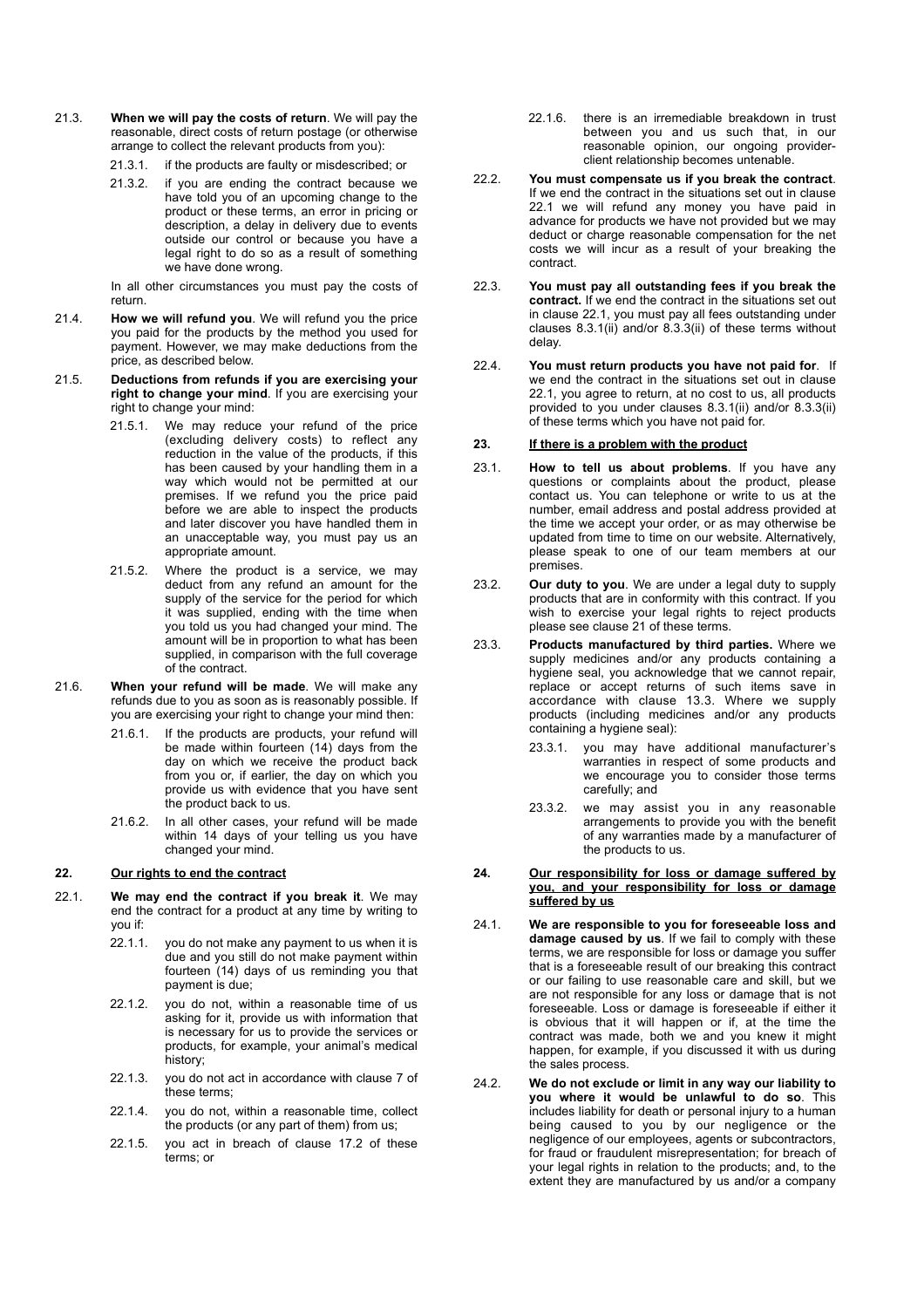that is a member of our corporate group, for defective products under the Consumer Protection Act 1987.

- 24.3. **You do not exclude or limit in any way your liability to us where it would be unlawful to do so.** This includes liability for death or personal injury to a human being caused to us, our employees, agents or subcontractors by you; or for fraud or fraudulent misrepresentation by you.
- 24.4. **When we are liable for damage to your property, and when you are liable for damage to our property**. If we are providing services in your property, we will make good any damage to your property caused by us while doing so. However, we are not responsible for the cost of repairing any pre-existing faults or damage to your property that we discover while providing the services. Similarly, you are responsible for any damage (including as a result of any breach by you of your contract with us) caused to our vehicles, equipment or other property while we are visiting at your premises (or other relevant premises) or which you cause when you are at our premises.
- 24.5. **We are not liable for business losses**. We only supply the services and products to you under these terms for domestic and private purposes. If you use the services or products for any commercial, business or re-sale purpose we will have no liability to you for any loss of profit, loss of business, business interruption, or loss of business opportunity.

#### **25. How we may use your personal information**

25.1. **How we may use your personal information**. We will only use your personal information as set out in our **[Privacy Policy.](https://vetpartnersmarketing.wixsite.com/stringer-equine/privacy-policy)** 

#### **26. Intellectual property rights**

26.1. **Intellectual property rights.** All intellectual property rights in or arising out of or in connection with the services and/or the products (other than intellectual property rights in any materials you provide to us) shall be owned by us (to the extent they are not already owned by a third party). You agree to let us use all intellectual property rights in any materials you provide to us to enable us to provide the services and/or the products (and to obtain the appropriate permissions to allow us to do the same where such intellectual property rights are owned by third parties).

## **27. Other important terms**

- 27.1. **We may transfer this Agreement to someone else**. We may transfer our rights and obligations under these terms to another organisation. We will contact you to let you know if we plan to do this. If you are unhappy with the transfer you may contact us to end the contract within fourteen (14) days of us telling you about it and we will refund you any payments you have made in advance for services or products not provided.
- 27.2. **You need our consent to transfer your rights to someone else**. You may only transfer your rights or your obligations under these terms to another person if we agree to this in writing.
- 27.3. **Nobody else has any rights under this contract (except someone you pass your guarantee on to**. This contract is between you and us. No other person shall have any rights to enforce any of its terms Neither of us will need to get the agreement of any other person in order to end the contract or make any changes to these terms.
- 27.4. **If a court finds part of this contract illegal, the rest will continue in force**. Each of the clauses of these terms operates separately. If any court or relevant authority decides that any of them are unlawful, the remaining clauses will remain in full force and effect.
- 27.5. **Even if we delay in enforcing this contract, we can**  still enforce it later. If we do not insist immediately

that you do anything you are required to do under these terms, or if we delay in taking steps against you in respect of your breaking this contract, that will not mean that you do not have to do those things and it will not prevent us taking steps against you at a later date. For example, if you miss a payment and we do not chase you but we continue to provide the products, we can still require you to make the payment at a later date.

27.6. **Which laws apply to this contract and where you may bring legal proceedings**. These terms are governed by English law and you can bring legal proceedings in respect of the services and products in the English courts. If you live in Scotland you can bring legal proceedings in respect of the services and products in either the Scottish or the English courts. If you live in Northern Ireland you can bring legal proceedings in respect of the services and products in either the Northern Irish or the English courts.